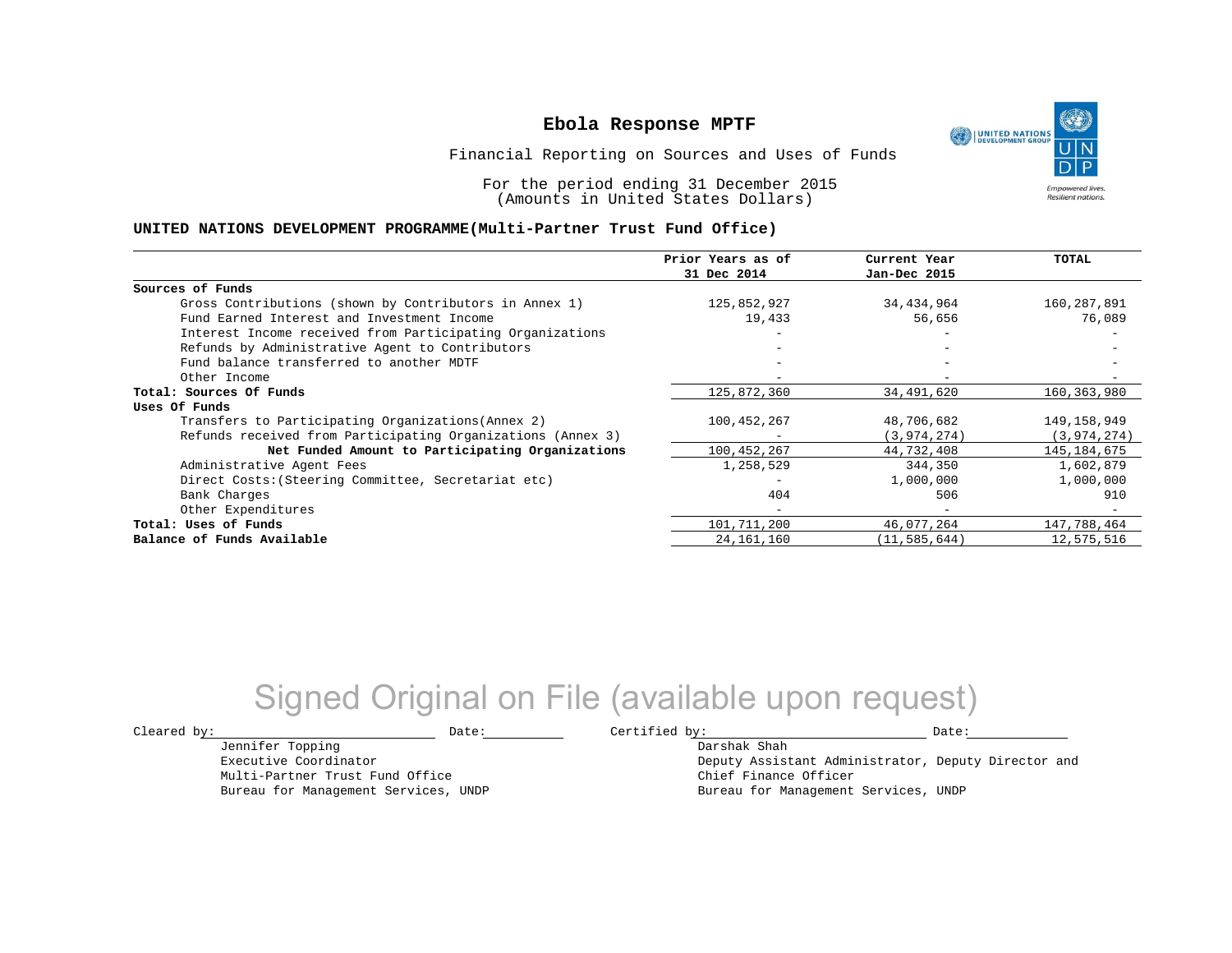

Financial Reporting on Sources and Uses of Funds

For the period ending 31 December 2015 (Amounts in United States Dollars)

### **UNITED NATIONS DEVELOPMENT PROGRAMME(Multi-Partner Trust Fund Office)**

#### **Annex - 1: Gross Contributions**

|                                            | Prior Years as of              | Current Year             | TOTAL      |
|--------------------------------------------|--------------------------------|--------------------------|------------|
|                                            | 31 Dec 2014                    | Jan-Dec 2015             |            |
| Contributors                               |                                |                          |            |
| GOVERNMENT OF AUSTRALIA                    | 8,755,000                      |                          | 8,755,000  |
| GOVERNMENT OF BELGIUM                      |                                | 4,545,028                | 4,545,028  |
| GOVERNMENT OF BOLIVIA                      |                                | 1,000,000                | 1,000,000  |
| GOVERNMENT OF BRAZIL                       | 602,845                        | $\overline{\phantom{0}}$ | 602,845    |
| GOVERNMENT OF CANADA                       | 3,568,879                      | 3,585,176                | 7,154,056  |
| GOVERNMENT OF CHILE                        | 300,000                        |                          | 300,000    |
| GOVERNMENT OF CHINA                        | 6,000,000                      | 5,000,000                | 11,000,000 |
| GOVERNMENT OF COLOMBIA                     | 100,000                        |                          | 100,000    |
| GOVERNMENT OF CYPRUS                       | 6,350                          |                          | 6,350      |
| GOVERNMENT OF CZECH REPUBLIC               |                                | 205,052                  | 205,052    |
| GOVERNMENT OF DENMARK                      | 5,042,695                      |                          | 5,042,695  |
| GOVERNMENT OF ESTONIA, REPUBLI             | 50,216                         |                          | 50,216     |
| GOVERNMENT OF FINLAND                      | 8,824,590                      |                          | 8,824,590  |
| GOVERNMENT OF GEORGIA, REPUBLI             | 25,000                         |                          | 25,000     |
| GOVERNMENT OF GERMANY                      | 11,606,933                     |                          | 11,606,933 |
| GOVERNMENT OF GUYANA                       | $\overline{\phantom{a}}$       | 50,363                   | 50,363     |
| GOVERNMENT OF INDIA                        | 10,000,000                     |                          | 10,000,000 |
| GOVERNMENT OF ISRAEL                       | 8,750,000                      |                          | 8,750,000  |
| GOVERNMENT OF JAPAN                        | 5,940,000                      |                          | 5,940,000  |
| GOVERNMENT OF KAZAKHSTAN                   |                                | 50,000                   | 50,000     |
| GOVERNMENT OF LATVIA, REPUBLIC             | 48,876                         |                          | 48,876     |
| GOVERNMENT OF LUXEMBOURG                   | 248,940                        | 653,120                  | 902,060    |
| GOVERNMENT OF MALAYSIA                     |                                | 100,000                  | 100,000    |
| GOVERNMENT OF MALTA                        | 62,295                         | ÷.                       | 62,295     |
| <b>GOVERNMENT OF MAURITIUS</b>             |                                | 20,000                   | 20,000     |
| GOVERNMENT OF<br>NEW <b><i>ZEALAND</i></b> | Original on File (available பி |                          | 1,169,400  |
| GOVERNMENT OF NORWAY                       | 2,061,147                      |                          | 2,061,147  |
| GOVERNMENT OF PERU                         |                                | 48,479                   | 48,479     |
| GOVERNMENT OF PHILIPPINES                  |                                | 2,041,742                | 2,041,742  |
| GOVERNMENT OF PORTUGAL                     |                                | 30,293                   | 30,293     |
| GOVERNMENT OF REPUBLIC OF KORE             | 5,000,000                      | 5,000,000                | 10,000,000 |
| GOVERNMENT OF ROMANIA                      | 40,000                         | $\overline{\phantom{0}}$ | 40,000     |
| GOVERNMENT OF RUSSIAN FEDERATI             | $\overline{\phantom{a}}$       | 1,000,000                | 1,000,000  |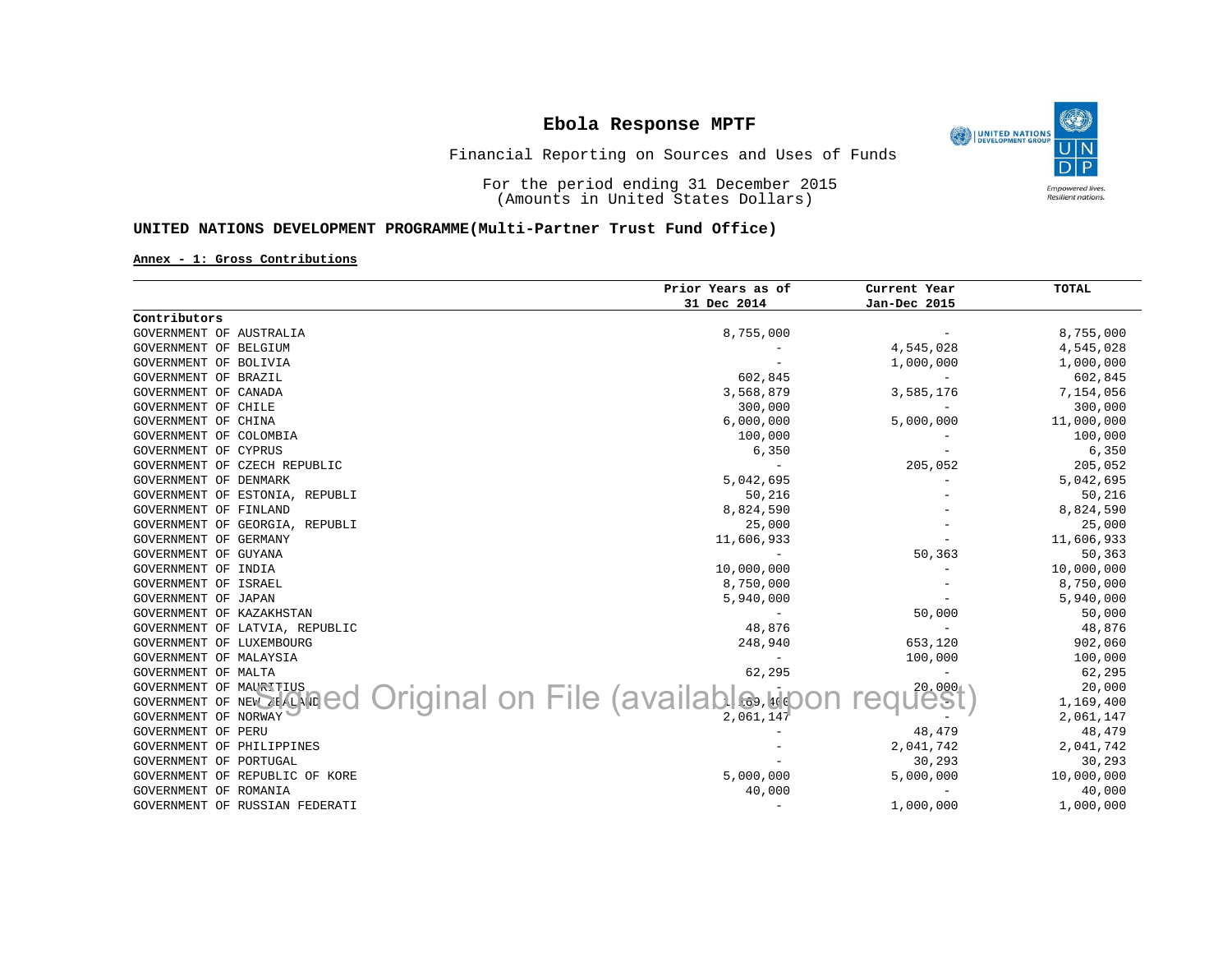|                                | Ebola Response MPTF                                                          |           | <b>UNITED NATIONS</b><br>DEVELOPMENT GROUP          |
|--------------------------------|------------------------------------------------------------------------------|-----------|-----------------------------------------------------|
|                                | Financial Reporting on Sources and Uses of Funds                             |           |                                                     |
|                                | For the period ending 31 December 2015<br>(Amounts in United States Dollars) |           | <b>Empowered lives</b><br><b>Resilient nations.</b> |
|                                | UNITED NATIONS DEVELOPMENT PROGRAMME(Multi-Partner Trust Fund Office)        |           |                                                     |
| GOVERNMENT OF TOGO             |                                                                              | 1,581     | 1,581                                               |
| GOVERNMENT OF UNITED KINGDOM   | 31,884,000                                                                   |           | 31,884,000                                          |
| GOVERNMENT OF VENEZUELA        |                                                                              | 5,000,000 | 5,000,000                                           |
| Government of Montenegro       | 5,000                                                                        |           | 5,000                                               |
| HOLY SEE                       |                                                                              | 20,000    | 20,000                                              |
| IRISH AID                      | 1,233,100                                                                    |           | 1,233,100                                           |
| Non-profit Organization        |                                                                              | 20,000    | 20,000                                              |
| PRIVATE SECTOR                 | 3,300                                                                        | 7,050     | 10,350                                              |
| Royal Charity Org. Bahrain     |                                                                              | 1,000,000 | 1,000,000                                           |
| SWEDISH INT'L DEVELOPMENT COOP | 13, 217, 001                                                                 |           | 13,217,001                                          |
| SWISS AGY FOR DEVELOPMENT & CO |                                                                              | 4,927,079 | 4,927,079                                           |
| UN Foundtn/UN Partnrshp Office |                                                                              | 130,000   | 130,000                                             |
| Volvo Group                    | 1,307,360                                                                    |           | 1,307,360                                           |

**Total: Contributions** 125,852,927 34,434,964 160,287,891

## Signed Original on File (available upon request)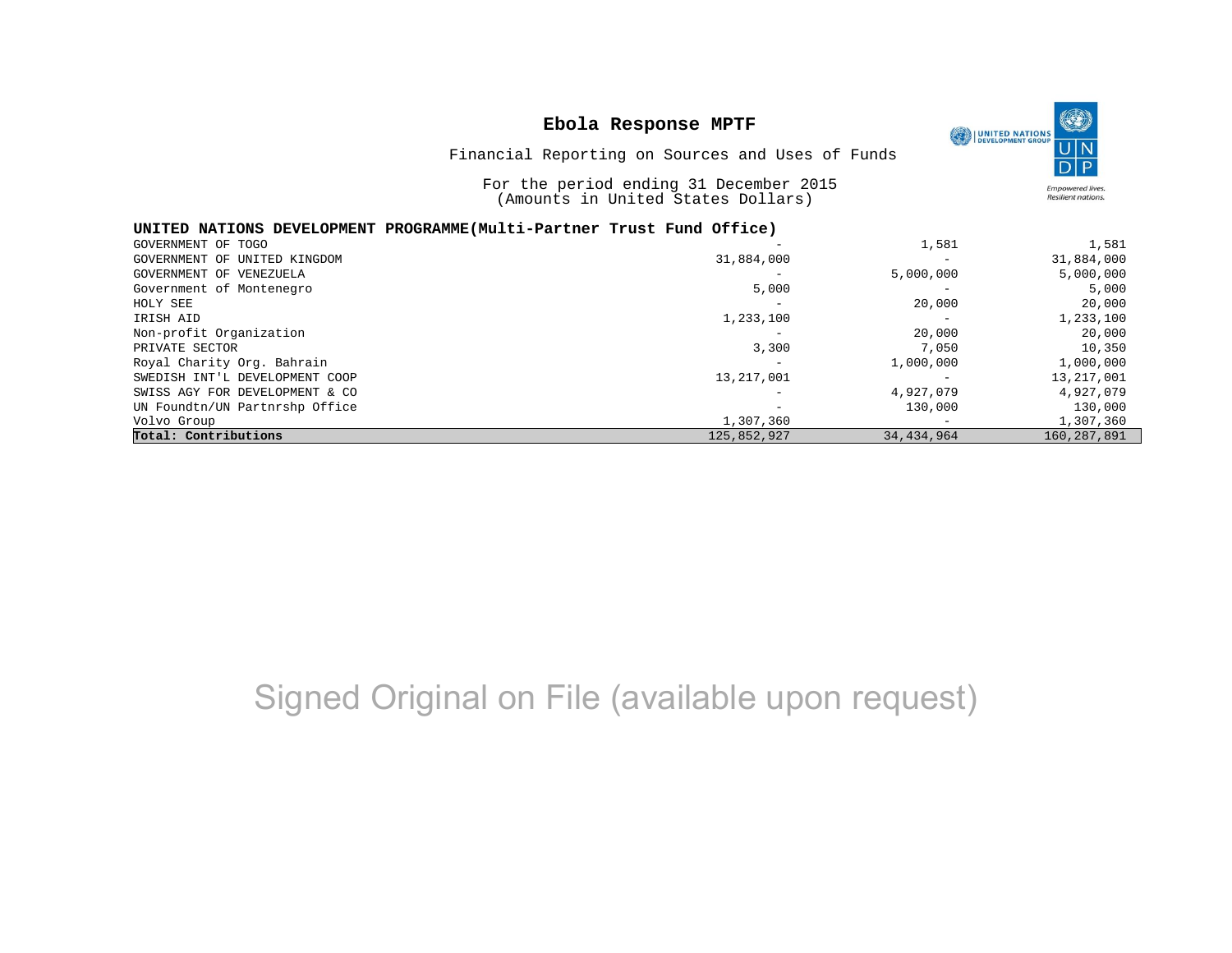

Financial Reporting on Sources and Uses of Funds

For the period ending 31 December 2015 (Amounts in United States Dollars)

#### **UNITED NATIONS DEVELOPMENT PROGRAMME(Multi-Partner Trust Fund Office)**

**Annex - 2: Transfers to Participating Organizations**

|                                                   | Prior Years as of | Current Year             | TOTAL         |
|---------------------------------------------------|-------------------|--------------------------|---------------|
|                                                   | 31 Dec 2014       | Jan-Dec 2015             |               |
| ICAO                                              | 1,000,000         | $\overline{\phantom{m}}$ | 1,000,000     |
| UNDP                                              | 10,932,076        | 17,247,794               | 28,179,870    |
| UNFPA                                             | 4,549,552         | 1,921,377                | 6,470,929     |
| UNICEF                                            | 16, 113, 789      | 7,012,805                | 23,126,594    |
| UNMEER                                            | 6,678,084         | 1,643,548                | 8,321,632     |
| UNOPS                                             | 2,500,000         | 2,001,490                | 4,501,490     |
| UNWOMEN                                           |                   | 472,673                  | 472,673       |
| WFP                                               | 40,023,716        |                          | 40,023,716    |
| WHO                                               | 18,655,050        | 18,406,995               | 37,062,045    |
| Participating Organizations<br>Total Transfers to | 100,452,267       | 48,706,682               | 149, 158, 949 |

## Signed Original on File (available upon request)